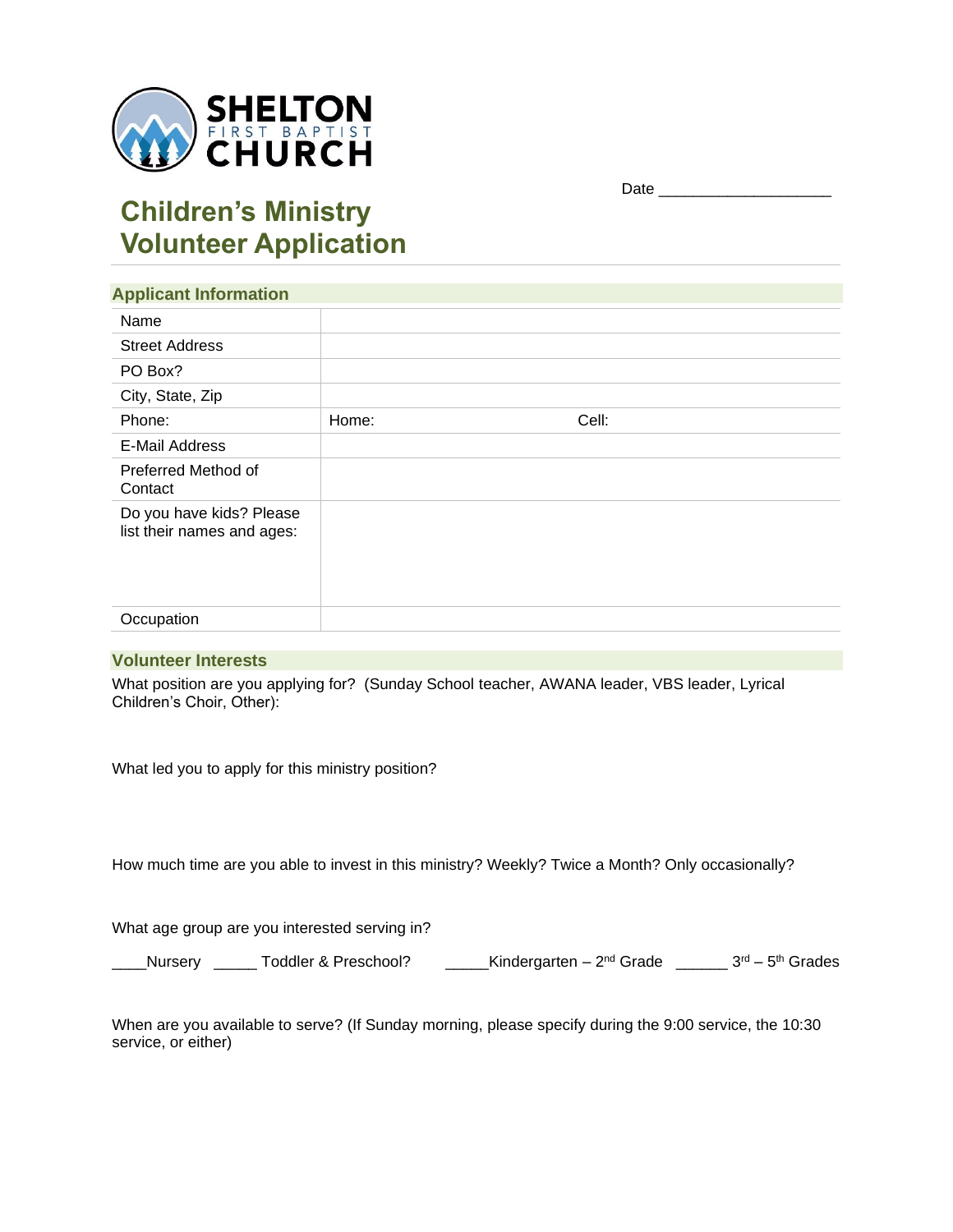# **Christian Commitment and Church Background**

As a children's ministry, our number one goal is to minister to kids in the name of Jesus. We want to love them and teach them to love and follow Jesus. Thus, an active faith is essential to participate in this ministry.

|                                                             | Are you a Christian? ___________ How did you become one? What is your faith story?                    |  |
|-------------------------------------------------------------|-------------------------------------------------------------------------------------------------------|--|
| How would you describe your relationship with Jesus Christ? |                                                                                                       |  |
|                                                             |                                                                                                       |  |
| Do you attend First Baptist Church? ___________             |                                                                                                       |  |
|                                                             | What service do you attend? _____________                                                             |  |
| Do you attend another church? ________________              |                                                                                                       |  |
|                                                             |                                                                                                       |  |
|                                                             |                                                                                                       |  |
| group, Bible studies, small groups?)                        | What activities/ministries are you currently involved in / with for your own spiritual growth? (youth |  |
|                                                             | If you had an opportunity to change something in the church, what might you offer?                    |  |
|                                                             |                                                                                                       |  |
|                                                             | What do you believe is the greatest need of people in our community?                                  |  |
|                                                             |                                                                                                       |  |
|                                                             |                                                                                                       |  |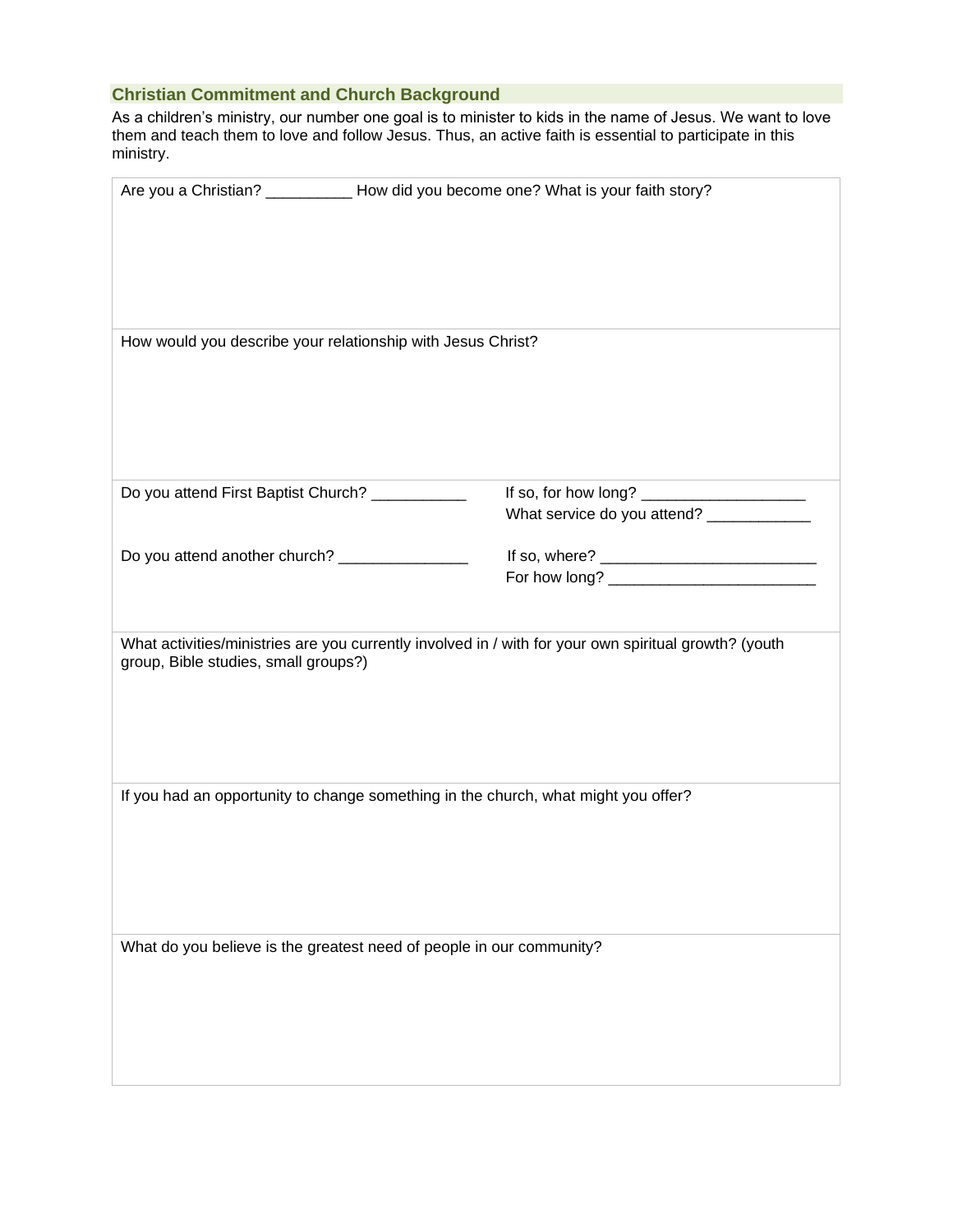# **Life Story: Getting to Know You**

Can you tell us your life story? What is your background? (Ideas: your family of origin, your school experience, your interests, your activities, your marriage, kids, family)

#### **Gifts & Abilities**

Why are you interested with working with kids at FBC? What are gifts and abilities you bring to this ministry?

## **Challenges / Weaknesses**

What would make this ministry difficult for you?

Do you have any medical or mobility issues, hearing or vision loss, a history of drugs or alcohol, or other things that might present a challenge?

| What is your favorite drink?                                                                                                                                                                                                   |                             |  |
|--------------------------------------------------------------------------------------------------------------------------------------------------------------------------------------------------------------------------------|-----------------------------|--|
|                                                                                                                                                                                                                                |                             |  |
| How do you order your coffee?                                                                                                                                                                                                  |                             |  |
| Favorite snack? ________________                                                                                                                                                                                               |                             |  |
| Favorite food? The contract of the state of the state of the state of the state of the state of the state of the state of the state of the state of the state of the state of the state of the state of the state of the state | Favorite movie?<br><u> </u> |  |
| Favorite book? The contract of the contract of the contract of the contract of the contract of the contract of the contract of the contract of the contract of the contract of the contract of the contract of the contract of |                             |  |
|                                                                                                                                                                                                                                |                             |  |